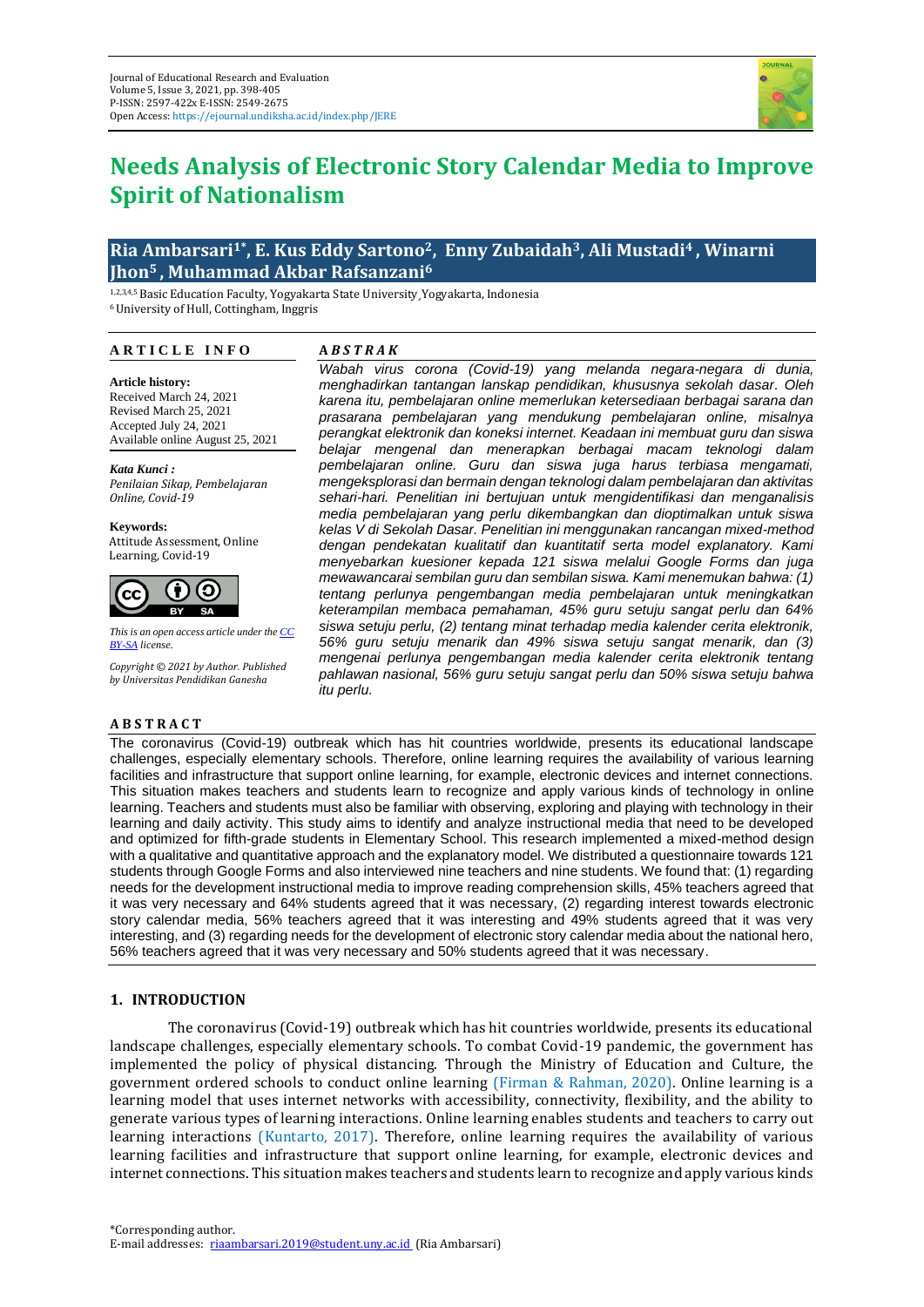of technology in online learning. Teachers and students must also be familiar with observing, exploring and playing with technology in their learning and daily activity (Ihmeideh, 2014). Technology is an inseparable part of distance learning and various aspects of life in the 21st century (Amrin, 2021). In a learning activity, technology can function as educational media for teachers and students. In this case, teachers' training should be empowered as an integral variable (Purnasari & Sadewo, 2020; Yusron et al., 2020).

Learning media is one of the supporting elements of learning. Other supporting components are communication, teaching materials, students, and learning objectives (Arsyad, 2014; Wiarto, 2016). Media relations with other components are interrelated and complementary. Media is a tool for communicating, delivering teaching materials, and achieving goals. The main functions of learning media are: (1) presenting stimulus (2) directing the attention of students, (3) providing external directions, (4) guiding the direction of thinking of students, (5) encourage knowledge transfer, and (6) assess learning achievement (Gagne, 1970; Onyenemezu & Olumati, 2014). One type of instructional media is electronic media. It can be translated as media that requires electronic devices in order to access and use media. Electronic media can be accessed via computer monitors and devices (Prabowo & Heriyanto, 2013). Examples of electronic learning media are electronic books (Dore et al., 2018; Troseth et al., 2020), interactive alphabet books (Evans et al., 2017), learning videos (Evans et al., 2017), electronic picture storybooks (Richter & Courage, 2017), and interactive electronic storybooks (Richter & Courage, 2017). Teachers are given the freedom to choose and develop various forms and types of learning media according to the teachers' resources, students' condition and schools' conditions. Therefore, teachers should have more robust pre-requisite knowledge regarding learning media types to filter and implement proper learning resources in the learning activity. Governments' distancing policy has caused school libraries to close. This makes it difficult for teachers and students to find print-based media such as childrens' storybooks, picture storybooks and others. Teachers in developing countries face challenges to promptly adjust students' learning behavior (Atmojo & Nugroho, 2020; Jhon et al., 2020). A sudden change from traditional learning to online learning had confused teachers. On the other hand, students had difficulties understanding learning materials explained by their teachers (Atmojo & Nugroho, 2020). Students suffered due to stress in online learning during covid-19 pandemic (Jatira & Neviyarni, 2021). This caused low motivation and digital engagement from students to participate in online learning.

Problems related to online learning happened in Elementary School number in Seberang Ulu 2 districts in Palembang such as Elementary School number 91, 96, and 99 Palembang. Teachers of fifth-grade class experience difficulties and confusion in choosing and obtaining appropriate learning media for online learning. Based on an interview conducted towards teachers in Elementary School number 91, 96, and 99 Palembang, several teachers only used books given by the government to explain learning materials. Similarly, other teachers just gave an assignment to students without explicit learning instruction. This situation implicated learning activities became passive. They claimed that online learning caused difficulties to interact and communicate with students. As a result, teachers also had huge problems in teaching character value on students. Character education, a concept for the development of moral awareness in students emerging from a psychological, social learning, and a frame of mind cognitive development. Character development starts from formation of attitudes based on certain values such as religion, culture, and state ideology (Mafirja & Sa'Adah, 2018). Character education is integrated into the entire school community as a strategy for help remind students to stay alert in an educational environment, contribute to community and participate actively as citizens. Character education can be implemented through guidance service from teachers. In Indonesia's primary school, guidance service is the responsibility of the homeroom teacher because there are no personnel professionals who are appointed and assigned to elementary schools. Electronic story calender media in this study is especially designed to teach character values such as spirit of nationalism.

The definition of spirit of nationalism can refer to thoughts and actions that prioritize the nations' interests and country compared to oneself or its group (Kemendikbud, 2010: 10). The character of spirit of nationalism has several indicators. Hands of spirit of nationalism character for students from the fourth until sixth grade are: 1) participate as a committee in significant and historical events of Indonesia, 2) speak in Indonesian while doing a presentation in the classroom, 3) know the lyrics and can sing national songs, 4) love traditional ceremonies in Indonesia, 5) interact and build a friendship with everyone regardless of ethnicity, religion and race, 6) have the awareness that Indonesia's independence is the result of the hard work of all Indonesian ethnic groups and nationalities (Aqib & Amrullah, 2011). Based on the results of interviews with several teachers of fifth-grade class at Elementary School number 91, 96 and 99 Palembang, students' behaviours were not following the spirit of nationalism character. Students at Elementary School number 91, 96, and 99 Palembang stated that they preferred and could sing songs from other countries than national songs. Interviews with teachers at Elementary School number 91, 96 and 99 Palembang also revealed that students were more familiar with artists' names from other countries than national heroes.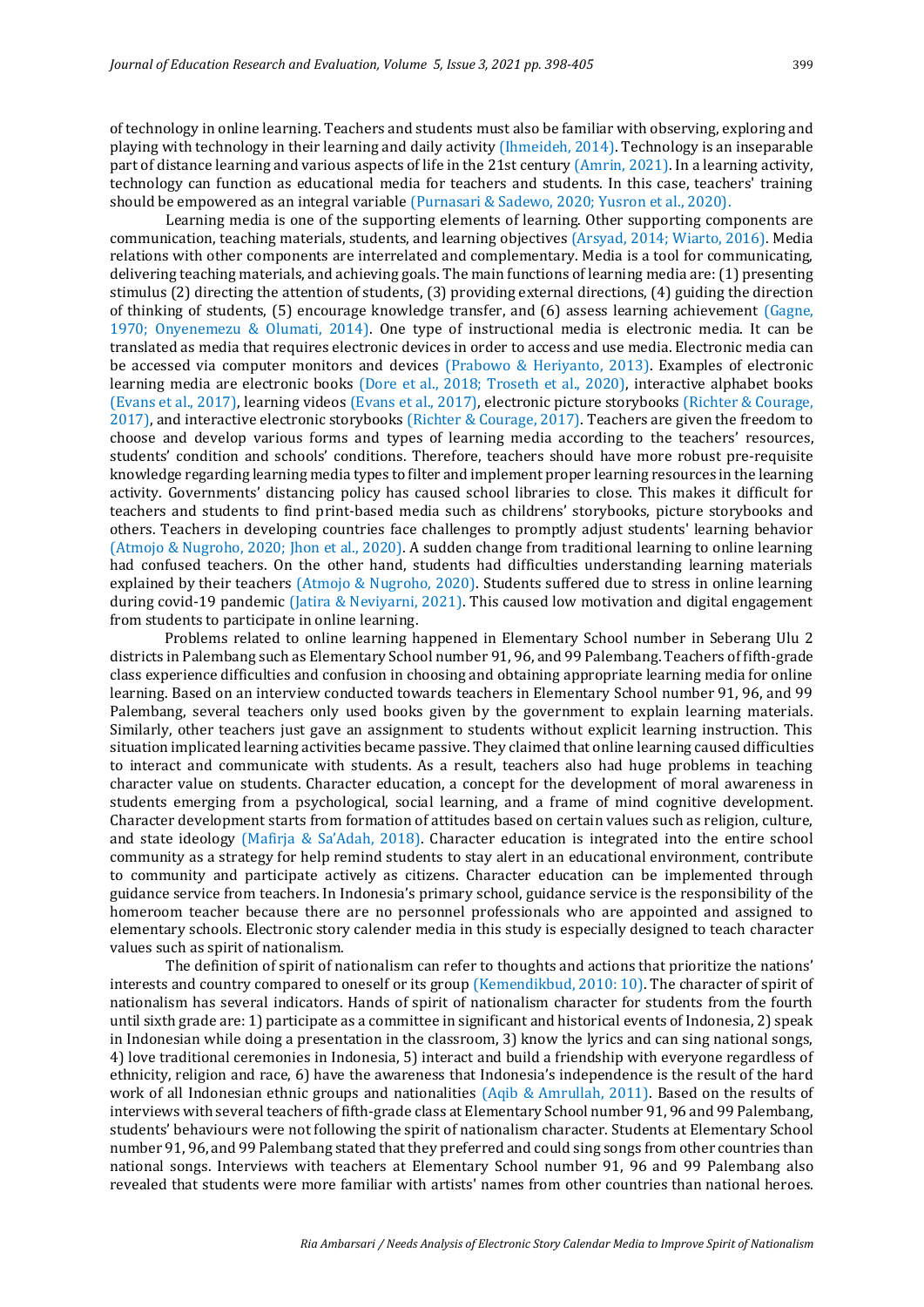The results of interviews with teachers and fifth-grade students at Public Elementary School number 91 Palembang assert that the cause of the low character of students' national spirit is due to the lack of teaching the values of spirit of nationalism to students. Students memorize the name of actress well because students were more familiar with them than national heroes. Interviews with fifth-grade students at Elementary School number 91, 96, and 99 Palembang presented that students were more familiar with the name of artists from other countries than national heroes because students often see friends, relatives and other family members idolizing and admiring artists from other countries. Therefore, fifth-grade students assumed that the artist is someone who must be known and admired.

There were many studies about need analysis for the development of media (Hendriyani et al., 2018; Mubai et al., 2020), module (Arantika et al., 2018; Nastiti et al., 2018; Yusop et al., 2015), and learning materials (Hariyadi & Yanti, 2019; Lapele, 2019; Tanjung, 2019) in the past few years. Nevertheless, most of them were conducted before the implementation of online learning in Covid-19 pandemic. On the other hand, information regarding instructional media development was needed, especially for teachers and researchers to help teachers choose and develop suitable media for students in online learning. With the aforementioned consideration, the researchers developed electronic story calendar media. Definition of story calendar media refers to the notion of pictorial story-based learning media and has a calendar-like shape. Story calendar media consists of several pages that contain teaching materials and materials. Story calendar media is well organized. Every page in the story calendar media does not have to be used on the same day (USAID, 2014). Students can work on activities on each page in different days. Story calendar media is similar to a picture book because of stories and images presented in both media. The most apparent difference between the two media is in terms of the shape of the media. The media story calendar has a form like a calendar. The special feature of the story calendar media is that there are elements of stories, pictures, and student activities. Type of story calendar media that researchers would like to develop is an electronic version of story calendar media. It is a combination of electronic books and picture storybooks. The electronic story calendar media can be an electronic book because it is an electronic file containing images and text stored in computer format. The electronic story media calendar is in the form of files stored in computer format and contains multimedia components such as animation, video and audio. This research aims to know the learning media that need to be developed to improve spirit of nationalism character of fifth-grade students.

#### **2. METHODS**

This research employed a mixed-method research design in order to get detailed answers, information, and overview (Creswell & Tashakkori, 2007). We combined both qualitative and quantitative approach to gather and analyze data. We chose the explanatory model as our mixed method research design (Teddlie & Tashakkori, 2009). We included quantitative data collection by giving a questionnaire towards 121 students. The questionnaire was given to students by providing links of google form for students to choose one out of three answers. Then, we also include qualitative data from interview towards nine teachers and nine students. We conducted this research in Elementary School in Seberang Ulu 2 district in Palembang. We applied random sampling. As a result, the subject of research was Elementary School number 91, 96, and 99 Palembang. The purpose of this study was to get information, overview and interpretation based on the actual situation in the field. This study's focus was to analyze problems, needs of students and teachers during online learning in Covid-19 pandemic. This analysis refers to the preliminary research stage from the stage Research and Development of Borg and Gall model (Borg et al., 1983). Figure 1 explained details of the research design.



**Figure 1.** Details of Research Design.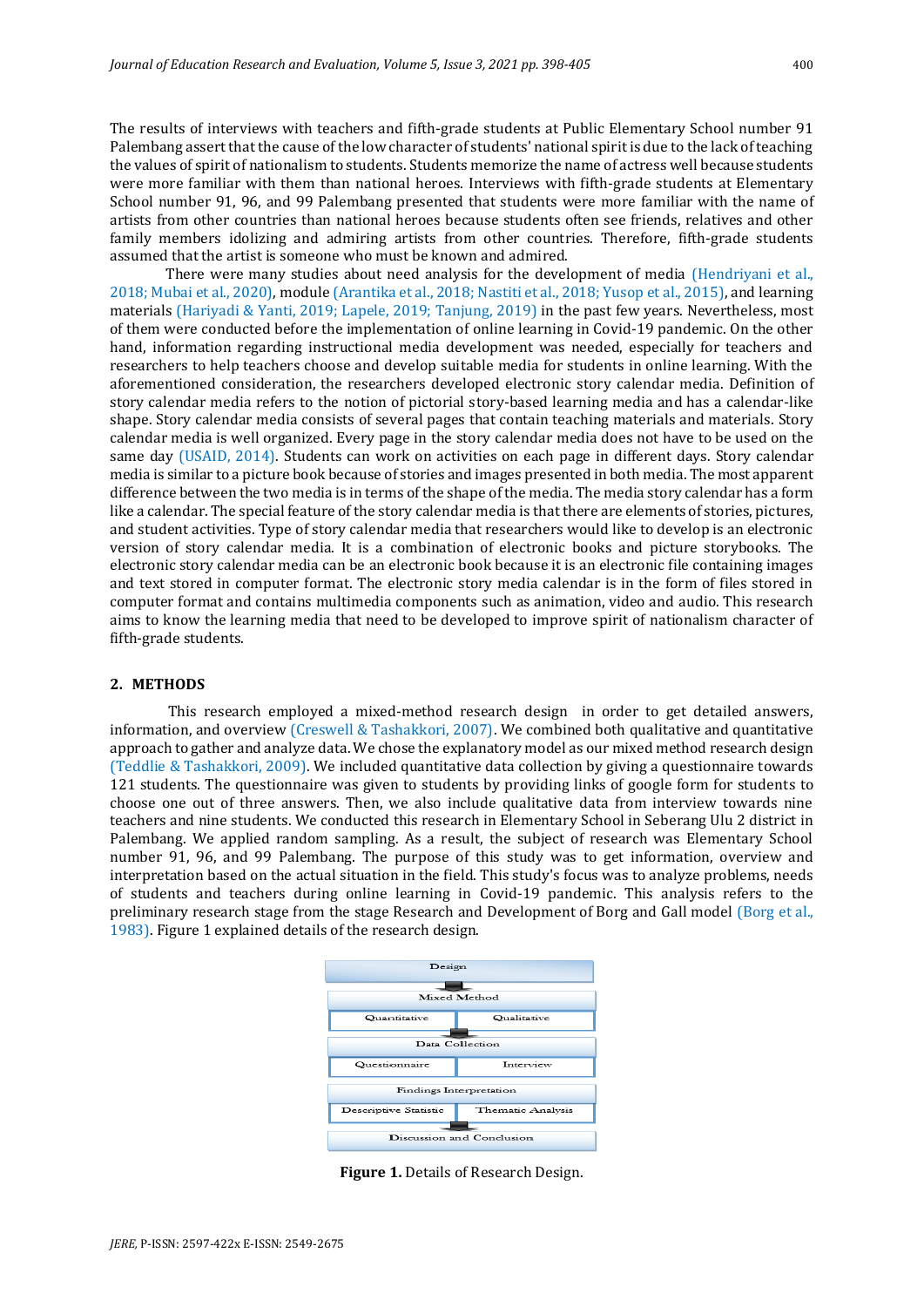## **3. RESULT AND DISCUSSION**

#### **Results**

This section explained about result that we obtained from questionnaire and interview towards 9 teachers and 121 students. There were 2 indicators that guide researchers to make statements for students. They were: (1) needs for the development instructional media to increase spirit of nationalism character, and (2) interest and needs for electronic story calendar media about national hero. Figure 2 indicated the needs for the development of instructional media to increase spirit of nationalism. There were 45% teachers agreed that instructional media was essential. Teachers claimed that instructional media helped them to teach character value to students mainly during online learning. There were 77 students or 64% of students agreed that development of instructional media to increase spirit of nationalism character was necessary in online learning. Based on interview, students stated that learning from students' book was not enough. Therefore, they needed other instructional media to make them engage in learning and understand about character value from stories.



**Figure 2.** Needs for Instructional Media to Increase Spirit of nationalism Character



**Figure 3.** Interest towards Electronic Story Calender Media

Figure 3 denoted interest in electronic story calendar media. There were five teachers or 56% of teachers who considered that electronic story calendar media was engaging. In addition, there were 59 students or 49% of students who thought that electronic story calendar media was fascinating. We gave the example of electronic story calendar media to students and asked students' opinion about the media. Both students and teachers gave positive feedback. Teachers claimed that electronic story calender media was unique and interesting. Teachers stated that it was the first time they saw this type of media. Teacher also claimed that the presence of multimedia components such as animation, video, hyperlink button, animation would encourage students to be curious and interested in learning.



**Figure 4.** Needs for the Development of Electronic Story Calendar Media about National Hero

Based on Figure 4, there were 5 teachers or 56% of teachers who agreed that the development electronic story calendar media about national hero was essential. In addition, there were 60 students or 50% students who agreed that the development electronic story calendar media about national hero was necessary. Teachers claimed that this media would help them to teach history of Indonesia such as struggle of national hero during colonialization era. When teachers were asked about the name of heroes, they recommended Pangeran Diponegoro, Kartini, and Soekarno. The reason was that these heroes were famous for their spirit of nationalism and nationalism character. Interviews with teachers also revealed that students were more familiar with artists' names from other countries than national heroes. The results of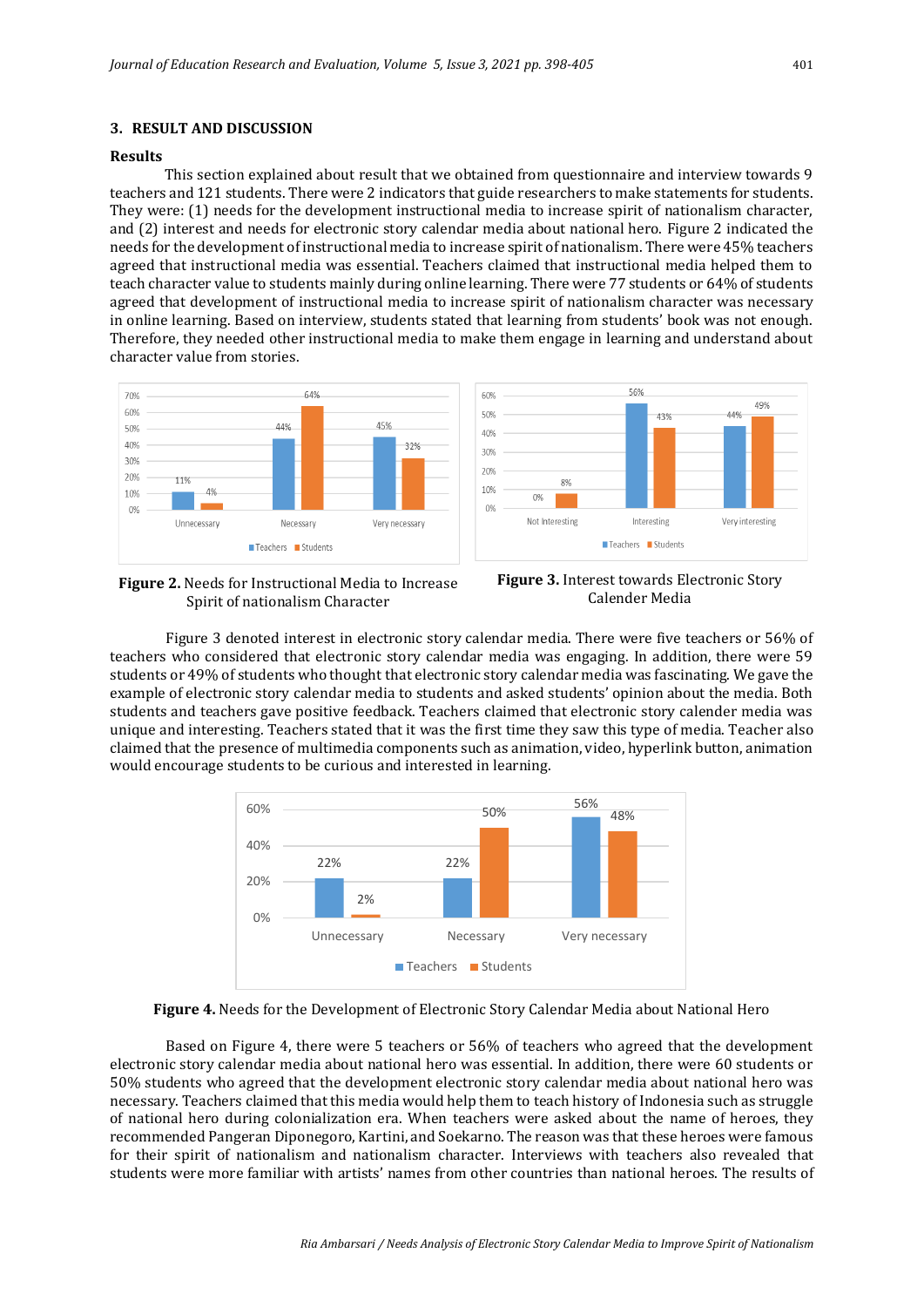interviews with teachers and fifth grade students revealed that the cause of the low character of students' spirit of nationalism character is due to the lack of teaching the values of spirit of nationalism to students. Students memorize name of actress well because students were more familiar with them than national heroes. Therefore, the development of electronic story calendar media about national hero was necessary to teach characters such as spirit of nationalism.

#### **Discussion**

Based on the result of questionnaire and interviewed, we found that: (1) regarding needs for the development instructional media to improve reading comprehension skills, 45% teachers agreed that it was very necessary and 64% students agreed that it was necessary, (2) regarding interest towards electronic story calendar media, 56% teachers agreed that it was interesting and 49% students agreed that it was very interesting, and (3) regarding needs for the development of electronic story calendar media about the national hero, 56% teachers agreed that it was very necessary and 50% students agreed that it was necessary. Therefore, the development of electronic story calendar media about national hero was necessary to teach characters such as spirit of nationalism. The era of globalization has resulted in many influences from foreign nations entering Indonesia. This situation needs to be balanced by inculcating of the spirit of nationalism character in students, especially elementary school students. The reason is because the age of elementary school students (6-12 years) is a critical age to build a solid foundation for character building because students are in an intellectual or harmonious period where students become easier to learn than before or even after (Narwanti, 2011).

Due to physical distancing policy, teachers had difficulties in teaching character value towards students. Therefore, the presence of instructional media that include material learning about character value was necessary. Instructional media is a tool for communicating, delivering teaching materials, teaching character values. One of important criteria in designing technology-based instructional media is the benefit of the media itself (Chen et al., 2016). Instructional media that teachers designed should make learning became more effective and efficient for students (Chen et al., 2016). Electronic story calendar media is instructional media that can be used in the classroom or learning activity. As a part of instructional media, it aims as a tool for communicating, delivering teaching materials, and achieving goals. Learning media provides many essential functions in various subjects and students' class levels. Electronic story calendar media is similar to electronic picture books because it has story, pictures and multimedia components. The benefits of picture storybooks for students are: (1) increasing reasoning skills(Kümmerling-meibauer, 2015), (2) creating fun learning, (3) training imaginative abilities, (4) provide the opportunity to see the lifestyle and experiences of others(Husband, 2019), and (5) find out the problems in life that affect students and others(Norris, 2020). Electronic story calendar media in this study is especially designed to teach character values such as spirit of nationalism. Currently, a lot of research is starting to focus on using an electronic version of storybooks into classroom learning activities (Bee Choo & Zainuddin, 2018; Ihmeideh, 2014; Ertem, 2010; Korat & Shneor, 2019).

Electronic media has many advantages related to the flexibility of publication methods, economic benefits, ease of use, environmental friendliness, and the ability to store and edit data with technology (Rao, 2003). Electronic instructional media, such as electronic books provide opportunities for students to explore a different world (O'Toole & Kannass, 2018). Electronic books make it easier for students to find information and read books without going to libraries and bookstores. Students can read books through electronic devices such as devices, laptops, and others. Electronic media, such as electronic books, provide students with choices of reading material other than printed-based books (Roskos et al., 2016). This emerges that the existence of electronic books is essential. According to Usta & Güntepe (2017), electronic media should contain various multimedia components to attract students' interest. The use of multimedia will make learning to be more attractive and more manageable for students to find information. Multimedia can make a process delivery of learning information more effectively conveyed than without using the media (Sardiman, 2011: 11-15). Learning media provide many important functions in various types of subjects, and the class level of students (Onyenemezu & Olumati, 2014). Electronic learning media provide opportunities for students to explore different worlds and gain new knowledge (O'Toole & Kannass, 2018). The existence of electronic learning media, such as electronic books, provides students with choices of reading materials other than printed books (Roskos et al., 2016).

Stories about history of Indonesia such as struggle of national hero during colonialization era is needed to teach and improve students' spirit of nationalism character. Students obtain four benefits while learning about biographical stories of national hero. First, students can develop chronological thinking competencies in describing the process of social development and diversity. This is important to foster a national identity amid current globalization. Second, students become aware of the diversity of cultures, perspectives, races and ethnicities and can respect differences in society. The hope is that social harmony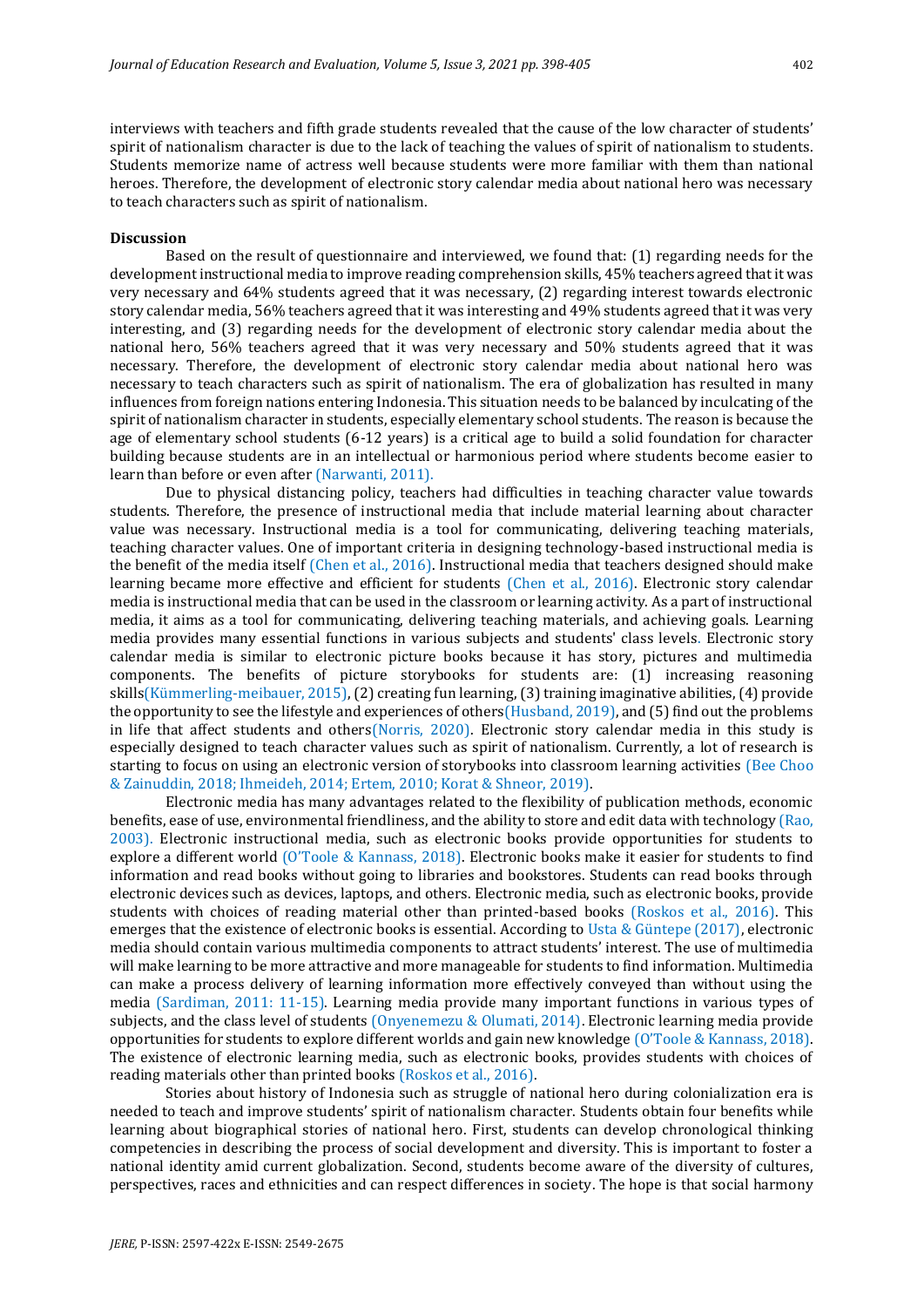can be realized. Third, students can train analytical and critical thinking competencies. Through biographical stories of heroes, students see experiences in the past and connect them to the present and see the possibilities that occur in the future. Fourth, students can increase their understanding of the struggles that heroes have carried out. Biography from national hero provides an overview to students regarding the attitudes that should be carried out today as a form of student appreciation for a national hero. Therefore, teachers should not only teach knowledge about an event that occurred in the past but also encourage students to imitate values that can be emulated from the hero biographical story. Behavior is learned from the environment through observational learning. Learners observe and process the behavior of other individuals in their environment. The individual being observed is called a model. Then, students imitate the model's behavior. Observational learning is not only done by observing other people directly in real life but also could be done by listening to verbal instructions, such as listening to podcasts. Students can also learn by reading, listening to, or watching characters' actions in books and films. The values of this hero struggle can build a love for the country (nationalism), a sense of belonging, and even increase self-sacrifice (spirit of nationalism).

### **4. CONCLUSION**

Based on the result of questionnaires and interviews, we concluded that learning media that needed to be developed to improve spirit of nationalism character of fifth-grade students is electronic story calendar media about national hero. This research is expected to give information about the learning media that needed to be developed for fifth-grade students in online learning during the Covid-19 pandemic. Hopefully, teachers would have pre-requisite knowledge regarding the types of learning media to choose and adapt them into learning activity. We also hoped that the result of this research would encourage teachers to develop various forms and types of learning media according to the teacher's resources and the conditions of students and schools especially during covid-19 pandemic. The limitation of this study was the limit of sample size. We only identify the need analysis from three elementary schools in Seberang Ulu 2 district in Palembang. Therefore, we propose research about need analysis dan development of instructional media in other provinces or regions of Indonesia such as Java, Kalimantan, Sulawesi and others.

#### **5. REFERENCES**

Amrin, S. (2021). Analisis Keterampilan Mengajar Mahasiswa Pendidikan Ekonomi Universitas Flores. *EDUKATIF: Jurnal Ilmu Pendidikan*, *3*(1), 58–65. https://www.edukatif.org/index.php/edukatif/article/view/233.

Aqib, A., & Amrullah. (2011). *Pedoman Pendidikan Budaya dan Karakter Bangsa*. Yogyakarta: Gaya Media.

- Arantika, J., Saputro, S., & Mulyani, S. (2018). Student's Need Analysis for the Development of Chemistry Modules Based Guided Inquiry to Improve Science Process Skill. *IJPTE : International Journal of Pedagogy and Teacher Education*, *2*, 53–60. https://doi.org/10.20961/ijpte.v2i0.19750.
- Arsyad, A. (2014). *Media Pembelajaran*. PT. Rajagrafindo Persada.
- Atmojo, A. E. P., & Nugroho, A. (2020). EFL Classes Must Go Online! Teaching Activities and Challenges during COVID-19 Pandemic in Indonesia. *Register Journal*, *13*(1), 49–76. https://doi.org/10.18326/rgt.v13i1.49-76.
- Bee Choo, Y., & Zainuddin, N. S. (2018). The Use of E-Book to Improve Reading Comprehension Among Year 4 Pupils. *Journal of English Education*, *3*(1), 23–32. https://doi.org/10.31327/jee.v3i1.477.
- Borg, W. R., Gall, M. D., & Gall, J. P. (1983). *Educational Research: an introduction (4th ed.)*. New York: Pearson Education. Inc.
- Chen, B., Wei, L., & Li, H. (2016). Teaching Complicated Conceptual Knowledge with Simulation Videos in Foundational Electrical Engineering Courses. *Journal of Technology and Science Education*, *6*(3), 148–165. https://doi.org/10.3926/jotse.174.
- Creswell, J. W., & Tashakkori, A. (2007). Developing Publishable Mixed Methods Manuscripts. *Journal of Mixed Methods Research*, *1*(2), 107–111. https://doi.org/10.1177/1558689806298644.
- Dore, R. A., Hassinger-Das, B., Brezack, N., Valladares, T. L., Paller, A., Vu, L., Golinkoff, R. M., & Hirsh-Pasek, K. (2018). The parent advantage in fostering children's e-book comprehension. *Early Childhood Research Quarterly*, *44*, 24–33. https://doi.org/10.1016/j.ecresq.2018.02.002.
- Ertem, I. S. (2010). The effect of electronic storybooks on struggling fourthgraders' reading comprehension. *Turkish Online Journal of Educational Technology*, *9*(4), 140–155. https://eric.ed.gov/?id=EJ908080.
- Evans, M. A., Nowak, S., Burek, B., & Willoughby, D. (2017). The effect of alphabet eBooks and paper books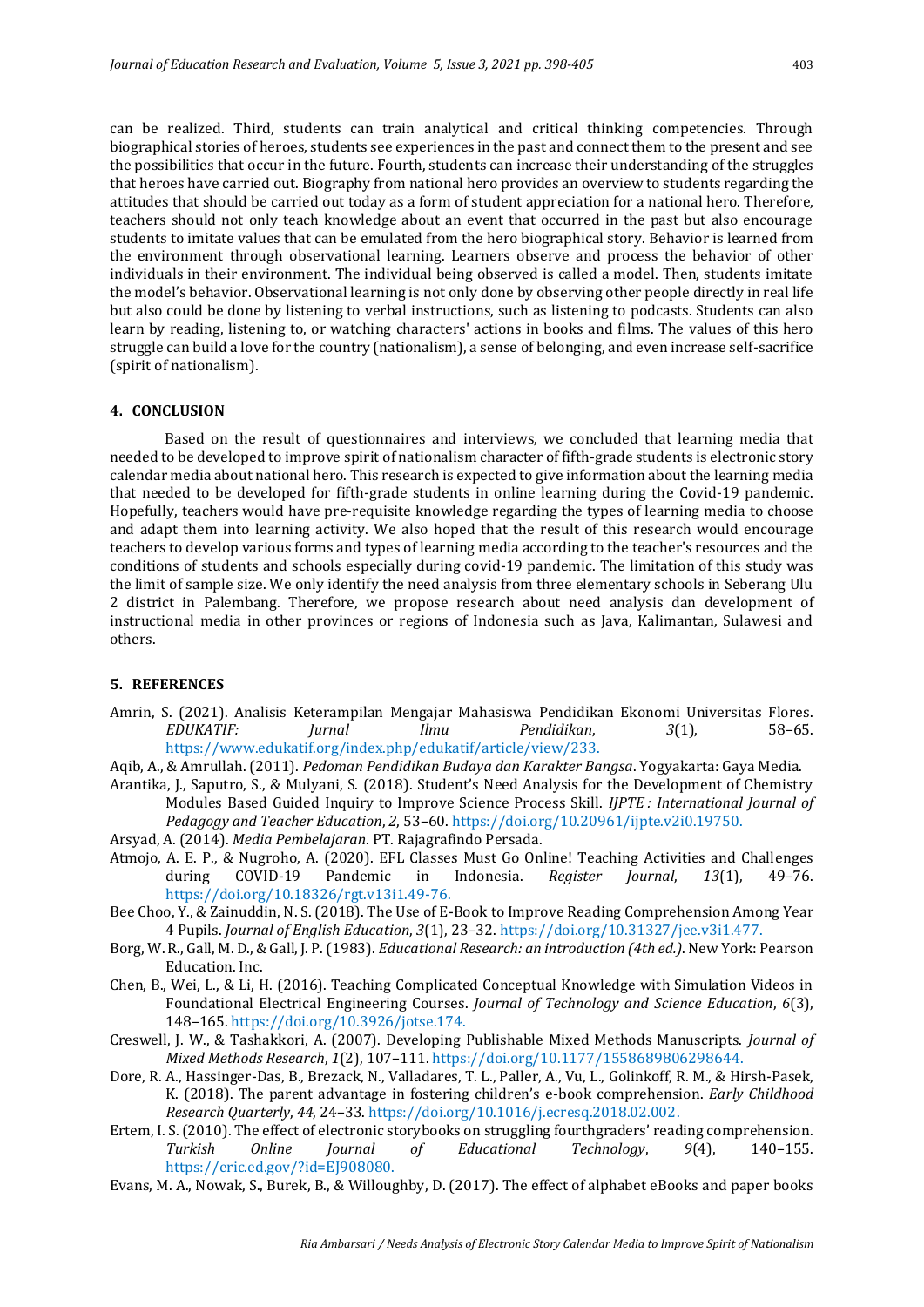on preschoolers' behavior: An analysis over repeated readings. *Early Childhood Research Quarterly*, *40*, 1–12. https://doi.org/10.1016/j.ecresq.2017.02.002.

- Firman, & Rahman, S. R. (2020). Pembelajaran Online di Tengah Pandemi Covid-19. *Indonesian Journal of Educational Science (IJES)*, *02*(02), 81–89.
- Gagne, R. M. (1970). *The conditions* (2nd ed.). Holt, Rinehart and Winston, Inc. https://doi.org/10.1017/UPO9781844654703.005.
- Hariyadi, A., & Yanti, D. R. (2019). The Importance of Needs Analysis in Materials Development. *Jurnal Ilmiah Profesi Pendidikan*, *4*(2), 94–99. https://doi.org/10.1007/978-94-6300-432-9\_3.
- Hendriyani, Y., Jalinus, N., Delianti, V. I., & Mursyida, L. (2018). Analisis kebutuhan pengembangan media pembelajaran berbasis video tutorial. *Jurnal Teknologi Informasi Dan Pendidikan*, *11*(2), 85–88. http://tip.ppj.unp.ac.id/index.php/tip/article/view/147.
- Husband, T. (2019). Using Multicultural Picture Books to Promote Racial Justice in Urban Early Childhood Literacy Classrooms. *Urban Education*, *54*(8), 1058–1084. https://doi.org/10.1177/0042085918805145.
- Ihmeideh, F. M. (2014). The effect of electronic books on enhancing emergent literacy skills of pre-school children. *Computers and Education*, *79*, 40–48. https://doi.org/10.1016/j.compedu.2014.07.008.
- Jatira, Y., & Neviyarni, S. (2021). Fenomena Stress dan Pembiasaan Belajar Daring Dimasa Pandemi Covid-19. *EDUKATIF: Jurnal Ilmu Pendidikan*, *3*(1), 35–43. https://edukatif.org/index.php/edukatif/article/view/187/0.
- Jhon, W., Mustadi, A., & Zubaidah, E. (2020). Online Learning during Covid-19 Pandemic in Developing Countries : Does it run well ? *Jurnal Pendidikan Progresif*, *10*(3), 440–454. https://doi.org/10.23960/jpp.v10.i3.202006.
- Kemendikbud. (2010). *Pengembangan pendidikan budaya dan karakter bangsa*. Dirjen Dikti.
- Korat, O., & Shneor, D. (2019). Can e-books support low SES parental mediation to enrich children's vocabulary? *First Language*, *39*(3), 344–364. https://doi.org/10.1177/0142723718822443.
- Kümmerling-meibauer, B. (2015). From baby books to picturebooks for adults : European picturebooks in the new millennium. *Word & Image*, *31*(3), 249–264. https://doi.org/10.1080/02666286.2015.1032519.
- Kuntarto, E. (2017). Keefektifan Model Pembelajaran Daring Dalam Perkuliahan Bahasa Indonesia di Perguruan tinggi. *Journal Indonesian Language Education and Literature*, *3*(1), 99–110.
- Lapele, F. (2019). Need Analysis on The Material Development Of Teaching ESP Speaking. *ETERNAL (English, Teaching, Learning, and Research Journal)*, *5*(2), 336–349. http://journal.uinalauddin.ac.id/index.php/Eternal/article/view/10112.
- Mafirja, S., & Sa'Adah. (2018). Pengembangan Pendidikan Karakter melalui Pelayanan BK di Sekolah. *Satya Widya*, *34*(1), 22–30.
- Mubai, A., Rukun, K., Giatman, & Edidas. (2020). Needs Analysis In Learning Media Development Based On Augmented Reality (AR) For Computer Network Installation Courses. *Jurnal Pendidikan Teknologi Kejuruan*, *3*(1), 31–35. http://jptk.ppj.unp.ac.id/index.php/jptk/article/view/37.
- Narwanti, S. (2011). *Pendidikan karakter*. Familia.
- Nastiti, D., Rahardjo, S. B., VH, E. S., & Perdana, R. (2018). The need analysis of module development based on search, solve, create, and share to increase generic science skills in chemistry. *Jurnal Pendidikan IPA Indonesia*, *7*(4), 428–434. https://doi.org/10.15294/jpii.v7i4.12393.
- Norris, K. E. L. (2020). Using the Read-Aloud and Picture Books for Social Justice. *Kappa Delta Pi Record*, *56*(4), 183–187. https://doi.org/10.1080/00228958.2020.1813521.
- O'Toole, K. J., & Kannass, K. N. (2018). Emergent literacy in print and electronic contexts: The influence of book type, narration source, and attention. *Journal of Experimental Child Psychology*, *173*, 100–115. https://doi.org/10.1016/j.jecp.2018.03.013.
- Onyenemezu, C. E., & Olumati, E. S. (2014). Educational Media And Technology: A Panacea For Effective Teaching And Learning Among Trainee Adult Educators In University Of Port Harcourt. *British Journal of Education*, *2*(3), 75–81.
- Prabowo, A., & Heriyanto, H. (2013). Analisis Pemanfaatan Buku Elektronik (E-Book) Oleh Pemustaka di Perpustakaan SMA Negeri 1 Semarang. *Jurnal Ilmu Perpustakaan*, *2*(2), 1–9. https://ejournal3.undip.ac.id/index.php/jip/article/view/3123.
- Purnasari, P. D., & Sadewo, Y. D. (2020). Pemanfaatan Teknologi Dalam Pembelajaran Sebagai Upaya Peningkatan Kompetesnsi Pedagogik. *Publikasi Pendidikan*, *10*(3), 189–196. https://doi.org/10.26858/publikan.v10i3.15275.
- Rao, S. S. (2003). Electronic books: A review and evaluation. *Library Hi Tech*, *21*(1), 85–93. https://doi.org/10.1108/07378830310467427.
- Richter, A., & Courage, M. L. (2017). Comparing electronic and paper storybooks for preschoolers: Attention,